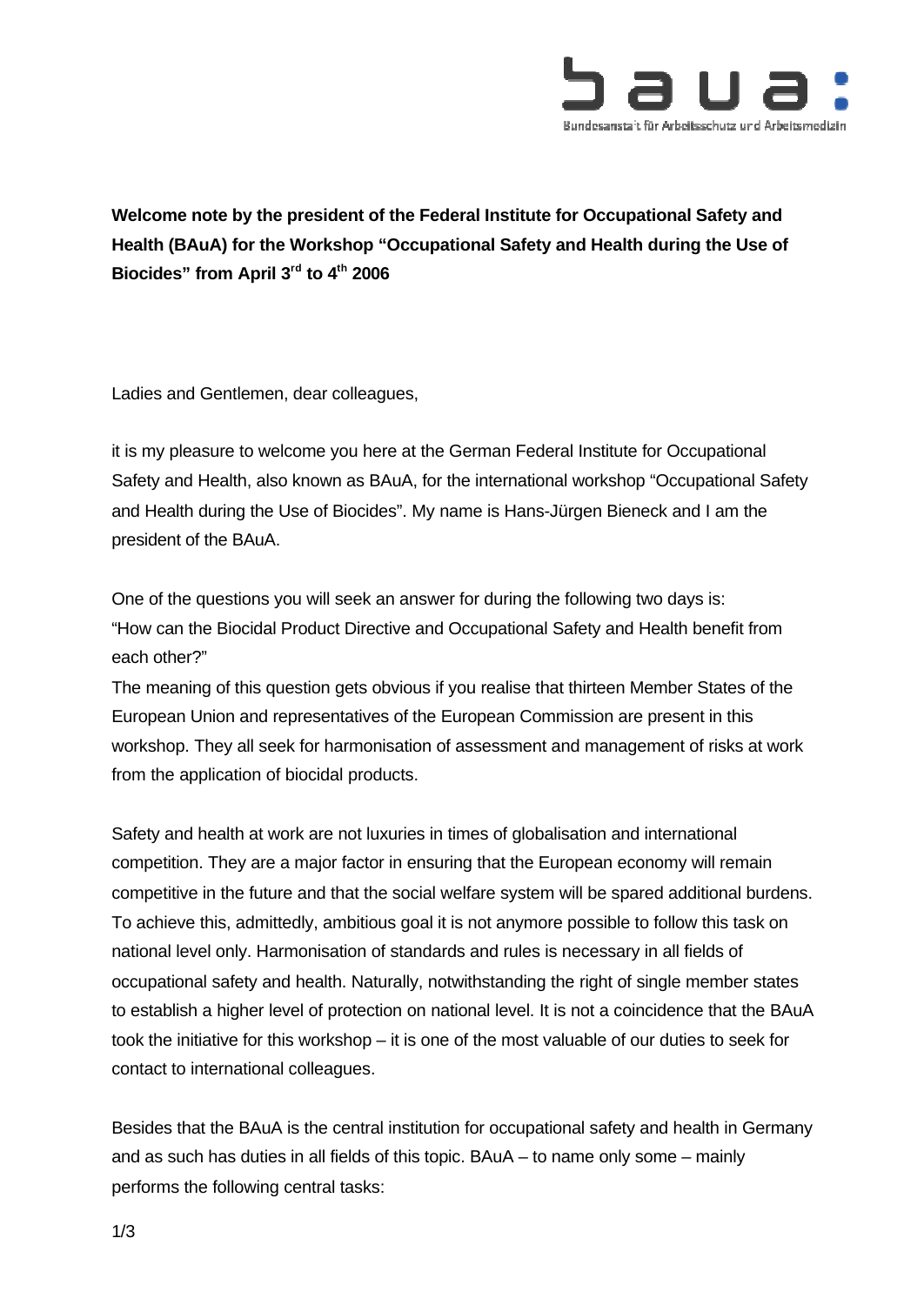- BAuA supports the Federal Ministry of Labour and Social Affairs in all questions of occupational safety and health and represents Germany in the according international networks.
- BAuA uses its research and expertise in occupational safety, ergonomics and occupational medicine to develop and establish rules and codes of good practice.
- The German Chemicals Notification Unit and the Biocide Authorisation Unit are based at BAuA, which is one of the reasons why we are meeting in Dortmund today.
- Last but not least, we run the German Occupational Safety and Health Exhibition, the DASA, which you might visit during these days.

Chemicals and the occupational safety and health for handling these substances play a major role within the BAuA.

The Biocide Authorisation Unit – I already mentioned – is responsible for the authorisation of biocidal products. In this process the unit may impose licensing conditions and restrictions to protect man and the environment. Therefore the unit co-operates closely with the federal agencies competent for the different protection goals.

In this co-operation BAuA is involved via its department "Safety and Health regarding Chemical and Biological Agents" which concentrates on the issue of worker protection. Since the foundation of BAuA this department has collected valuable experiences in the assessment of chemical risks. This includes, among others:

- Exposure measurements at the workplace in all kinds of enterprises that deal with chemicals,
- Risk assessment for chemicals in the frameworks of new and existing chemical substances,
- Development of "codes of good practice" for handling hazardous substances and by this an excellent anchorage in German and international committees for chemicals and occupational safety and health,
- Experiences in bans and restrictions for chemicals and risk communication for hazardous substances via classification and labelling and safety data sheets.